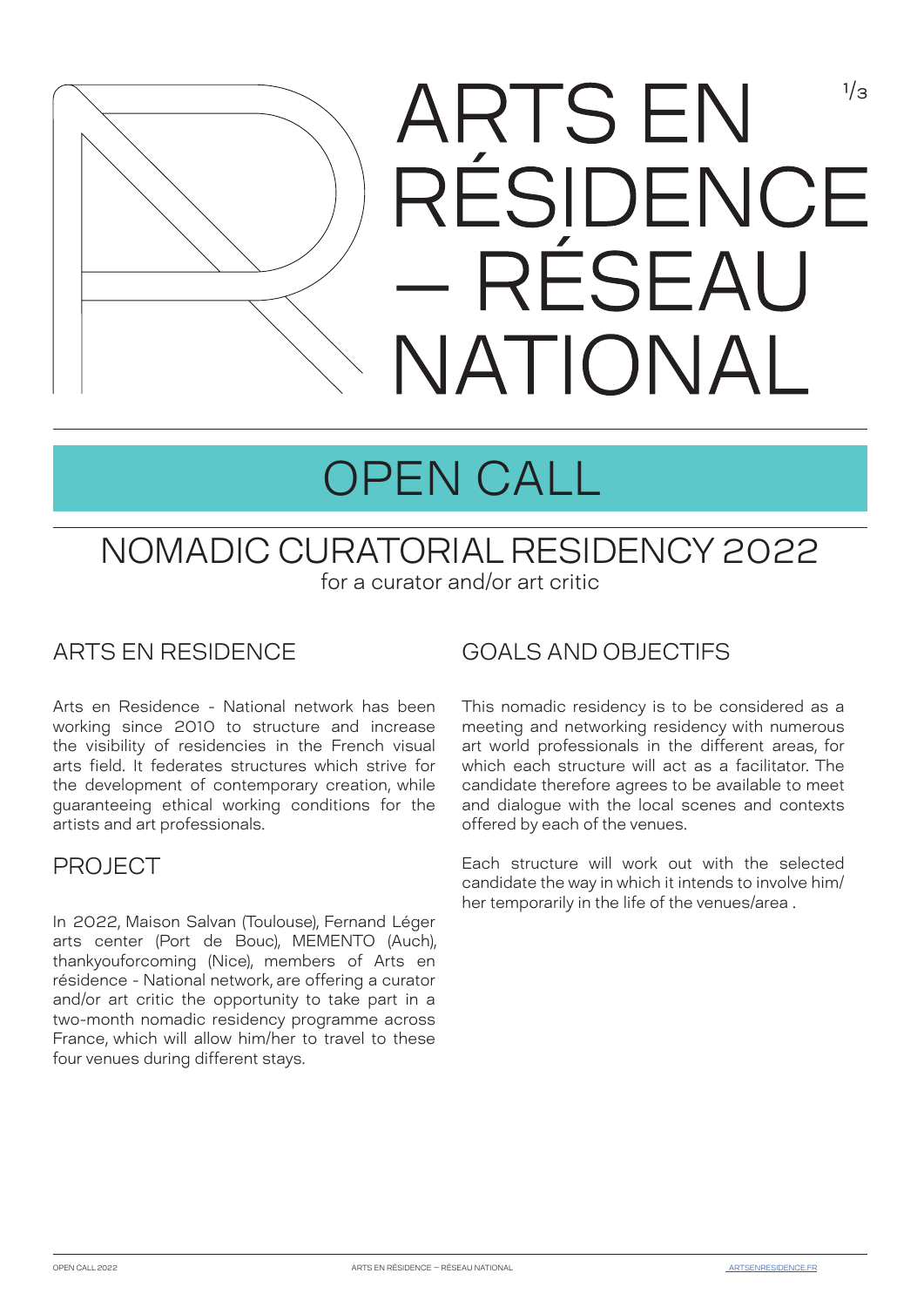

## DETAILS AND CONDITIONS

#### CAL **FNDAR**

1st location :

The Fernand Léger Arts Center in Port-de-Bouc > September 5th to 18th, 2022

2nd location : thankyouforcoming in Nice > September 19th to October 2nd, 2022

3rd and 4th location :

Maison Salvan in Labège and Memento in Auch > October 10th to November 6th, 2022 Order to be specified with the resident.

A one-week break has been scheduled between October 3rd and October 9th if this is convenient for the resident. However, it is possible to complete the 4 weeks of residency in Occitania directly from 3 October after Nice, until 30 October.

#### CONDITIONS

The selected curator and/or art critic will receive:

- A total allowance of €4000, including VAT, corresponding to €700 in fees and €300 in per diem per residency period, paid by the host structures;

- Travel expenses up to a maximum of €1,500 paid by the Arts en Residence - National network (covering the travel costs for the entire residency in the 4 structures)

In each of the venues, the curator will benefit from: - Accommodation;

- A dedicated workspace with a desk and internet connection;

- Personalized mentoring by a member of each structure and general support from the Arts en Residence network.

As the residency progresses, the curator and/or art critic will be asked to provide Arts en Residence with a report on his/her experience for each residency period/location (photos, notes or any other element accompanying the project).

### HOW TO APPLY

The application, written in French or English, must be submitted with the application form [available on this](https://docs.google.com/forms/d/e/1FAIpQLScw7_-dMF2onsDtHgE0u72n3H645j2r73SXR0kIow-XblKI4A/viewform?usp=pp_url) [link,](https://docs.google.com/forms/d/e/1FAIpQLScw7_-dMF2onsDtHgE0u72n3H645j2r73SXR0kIow-XblKI4A/viewform?usp=pp_url) in which you can download :

- A letter of motivation specific to the "nomadic residency" of Arts en Residence;

- A short text presenting your curatorial and critical approach and the challenges of your research;

- A detailed CV/biography/expography presenting in particular your projects developed as an art critic and/ or curator;

- A proof of status allowing you to issue an invoice.

#### SELECTION CRITERIA

- Regular professional activity in the field of contemporary art criticism and/or curating;

- To have a status allowing the issue of an invoice in due form;

- Languages of residence: French and/or English.

#### Applications must be submitted by midnight on Wednesday April 13, 2022

Three shortlisted candidates will be invited to exchange online with all the project partners in view of the final sovereign selection of a resident.

Arts en résidence - Réseau national have the support of DGCA ministère de la Culture. [artsenresidence.fr](http://artsenresidence.fr) [Contact :](mailto:?subject=) artsenresidence@gmail.com